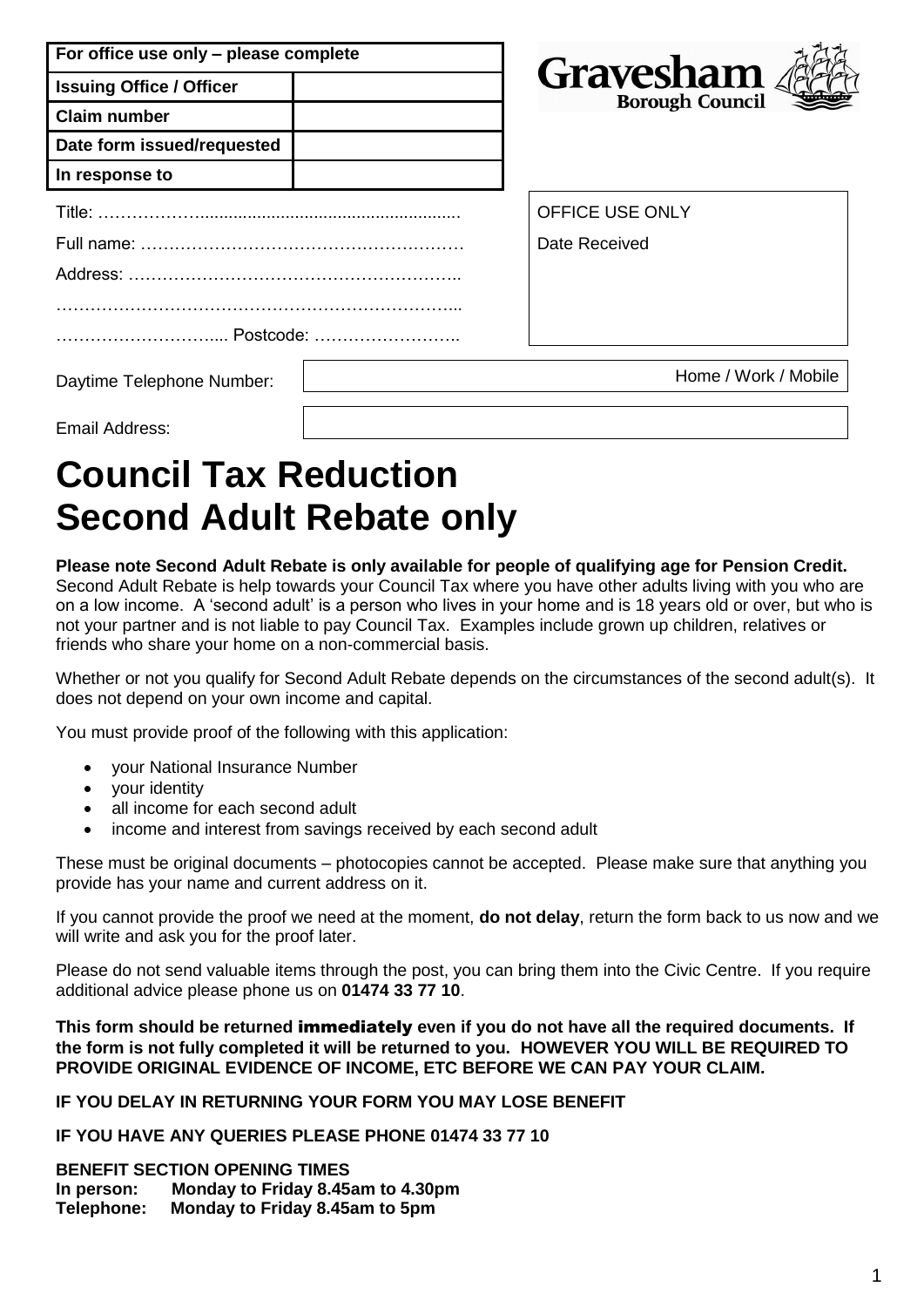# Notes to help you with this form

**Filling in the form** Please answer all the questions.

### **If the form is not filled in properly there will be a delay in your reduction being paid.**

### **Returning the form to us**

#### **If you delay returning your completed form to us you may lose reduction.**

Documentation in support of your claim can be provided separately. We will contact you for any further information we require to support your claim. We must see original documents – photocopies cannot be accepted. Please make sure that anything you provide has your name and current address on it.

If you need advice, please contact Housing Benefit Customer Services on **01474 33 77 10**.

### **What happens when something changes?**

Your reduction will be worked out using the information you have given on this form. If anything changes, for example your second adult's income goes up or down, or someone leaves or joins your household, you must tell us immediately in writing. If you are unsure whether a change will affect your claim please tell us anyway.

### WARNING: if you do not give the correct information, or fail to tell us about a change in your circumstances, you may be committing fraud and this may lead to you being prosecuted.

All correspondence should be addressed to: Benefits Section, Gravesham Borough Council, Civic Centre, Windmill Street, Gravesend, Kent DA12 1AU

### **Appeals**

If you think the decision is wrong about the amount of reduction you have been awarded, you can ask us to look at this again. Details of how and when to do this will be sent with your decision notice.

### **Please check that the information you have given is correct.**

### **Before returning the form to us please check the following**

|   | Also the function of the first that is a state of the second function $\alpha$                                                         |  |
|---|----------------------------------------------------------------------------------------------------------------------------------------|--|
| 4 | Have you included all the evidence we need to prove the income, benefits,<br>and savings for all second adults declared on this form?. |  |
| 3 | Have you included all the evidence we need to prove your identity and,<br><b>National Insurance Number?</b>                            |  |
| 2 | Have you and your partner signed and dated the form?                                                                                   |  |
| 1 | Have you answered all the necessary questions?                                                                                         |  |

### **Need information in a different language or format?**

Contact Housing Benefit Customer Services: **Telephone** 01474 33 77 10 **Minicom** 01474 33 76 17 or **Email** hbcustomer.services@gravesham.gov.uk  $\Box$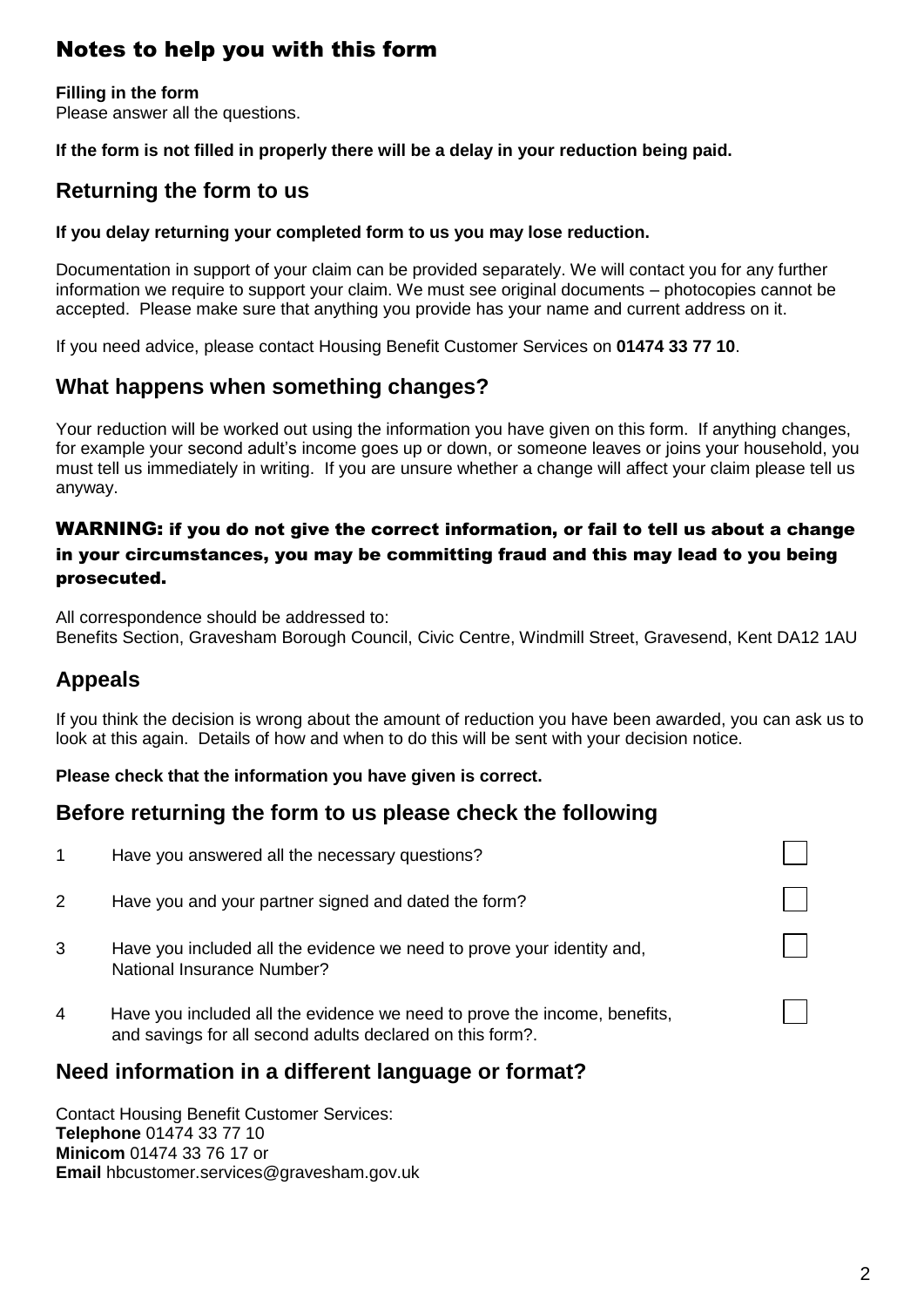### Part 1 About you and your partner

|  |  |  |  |  | YOU MUST COMPLETE THIS SECTION |
|--|--|--|--|--|--------------------------------|
|--|--|--|--|--|--------------------------------|

**Do you have a partner who normally lives with you?** The Most Computer of Most Computer of Most Computer Section 2011

**If 'No', answer all the questions about you. If 'Yes', you must answer all the questions about you and your partner. By partner we mean someone you are married to or a person you live with as if you are married to them, or a civil partner or a person you live with as if you are civil partners.**

|                                                                                                | You                                                                   | Your partner                                                          |
|------------------------------------------------------------------------------------------------|-----------------------------------------------------------------------|-----------------------------------------------------------------------|
| Title (Mr/Mrs/Miss/Ms/Other)                                                                   |                                                                       |                                                                       |
| Surname or family name                                                                         |                                                                       |                                                                       |
| <b>First names in full</b>                                                                     |                                                                       |                                                                       |
| Please tell us of any other<br>names you have used before                                      |                                                                       |                                                                       |
| Date of birth                                                                                  |                                                                       |                                                                       |
| <b>National Insurance Number</b>                                                               |                                                                       |                                                                       |
|                                                                                                | If you do not know your National                                      | If you do not know your National                                      |
|                                                                                                | Insurance Number, please, tick                                        | Insurance Number, please, tick                                        |
|                                                                                                | this box.                                                             | this box.                                                             |
| Date you moved in to your<br>present home                                                      |                                                                       |                                                                       |
| Are you the only person in the<br>property over the age of 18?                                 | If 'Yes' from<br><b>Yes</b><br>No l<br>what date?                     | $\prime$<br>I                                                         |
| Are you and your partner                                                                       | Single<br>Married<br><b>Divorced</b><br>Separated<br>Widowed<br>Other | Single<br>Married<br><b>Divorced</b><br>Separated<br>Widowed<br>Other |
|                                                                                                | We must see proof of your identity and National Insurance Number.     |                                                                       |
| Have you or your partner<br>claimed Housing Benefit or<br><b>Council Tax Reduction before?</b> | <b>No</b><br><b>Yes</b><br>Please tell us about it below              | <b>No</b><br>Yes<br>Please tell us about it below                     |
| When did you last claim?                                                                       |                                                                       |                                                                       |
| Which council did you claim from?                                                              |                                                                       |                                                                       |
| What name did you use for the<br>claim?                                                        |                                                                       |                                                                       |
| What address did you claim for?                                                                |                                                                       |                                                                       |
|                                                                                                |                                                                       |                                                                       |
|                                                                                                |                                                                       |                                                                       |
|                                                                                                | Postcode                                                              | Postcode                                                              |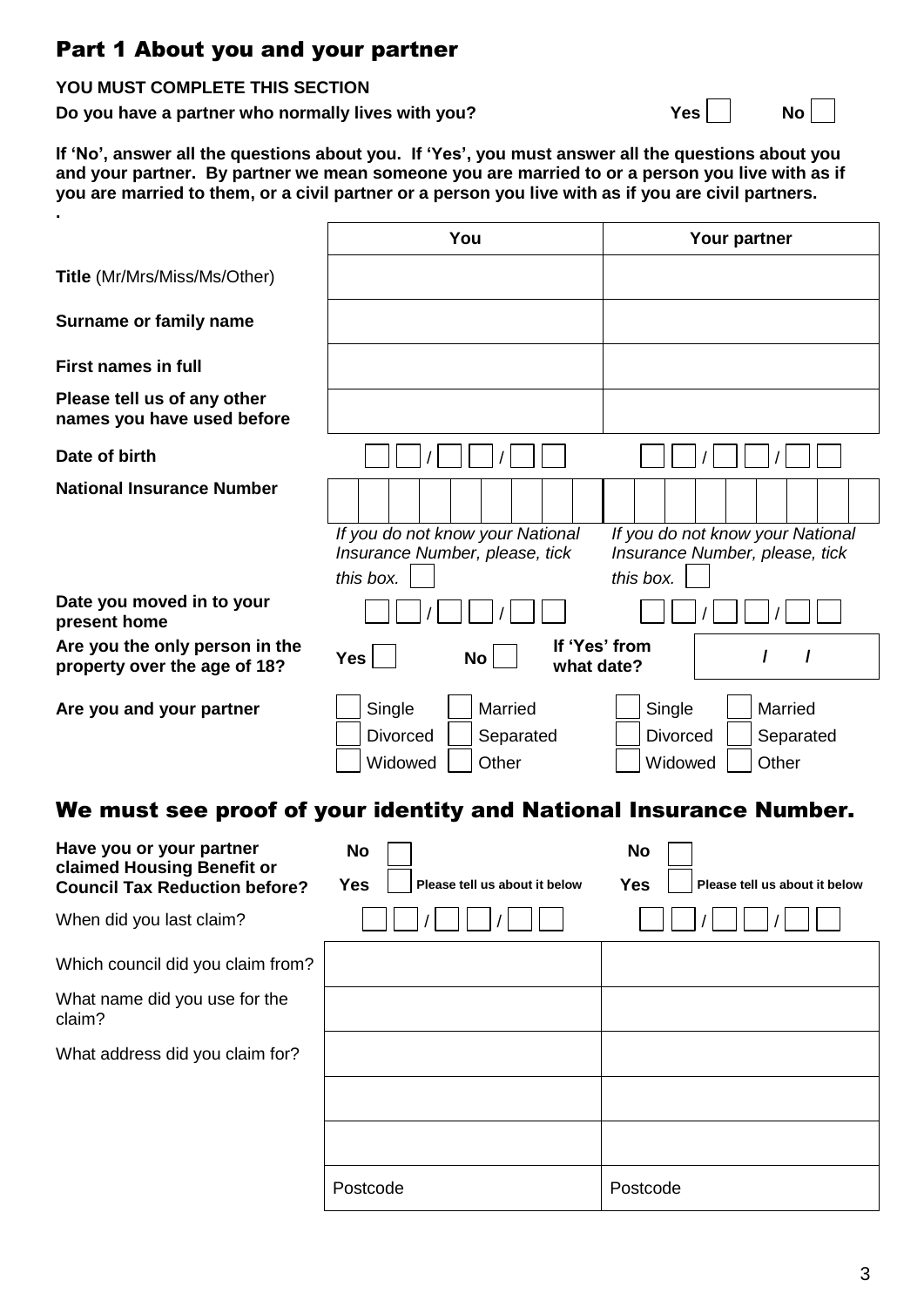### Part 2 About other people who live with you

**Please give the details asked for below about each person aged 18 or over living with you.**

|                                                                                       | <b>Adult 1</b>                              | <b>Adult 2</b>                              | Adult 3                                     |
|---------------------------------------------------------------------------------------|---------------------------------------------|---------------------------------------------|---------------------------------------------|
| First name                                                                            |                                             |                                             |                                             |
| Surname/family name                                                                   |                                             |                                             |                                             |
| Relationship to you                                                                   |                                             |                                             |                                             |
| Date of birth<br>(dd/mm/yyyy)<br>National Insurance<br>Number                         |                                             |                                             |                                             |
| Do they pay you rent?                                                                 |                                             |                                             |                                             |
| Hours worked                                                                          |                                             |                                             |                                             |
| Please list all types of<br>income, for example<br>earnings, pensions and<br>benefits | Gross weekly amounts<br>(before deductions) | Gross weekly amounts<br>(before deductions) | Gross weekly amounts<br>(before deductions) |
|                                                                                       | £                                           | £                                           | £                                           |
|                                                                                       | £                                           | £                                           | £                                           |
|                                                                                       | £                                           | £                                           | £                                           |
|                                                                                       | £                                           | £                                           | £                                           |
|                                                                                       | £                                           | £                                           | £                                           |
|                                                                                       | £                                           | £                                           | £                                           |
|                                                                                       | £                                           | £                                           | £                                           |
|                                                                                       | £                                           | £                                           | £                                           |
|                                                                                       | £                                           | £                                           | £                                           |
|                                                                                       | £                                           | £                                           | £                                           |
| Annual interest on<br>savings - state NONE if<br>no savings                           | £                                           | £                                           | £                                           |

If there are more than three people aged 18 or over living with you please attach a separate sheet of paper to tell us all the information we ask on this page.

### Evidence of income from whatever source must be provided.

If anyone listed above is working, we must see their last five weekly, three fortnightly or two monthly wage slips. If you do not provide these, it may lead to us paying you less.

#### Are any of the people mentioned above living together as a couple?

| Yes. | No l |  |
|------|------|--|
|      |      |  |

| If 'yes', please give details | Is the partner of |
|-------------------------------|-------------------|
|                               | Is the partner of |
|                               | Is the partner of |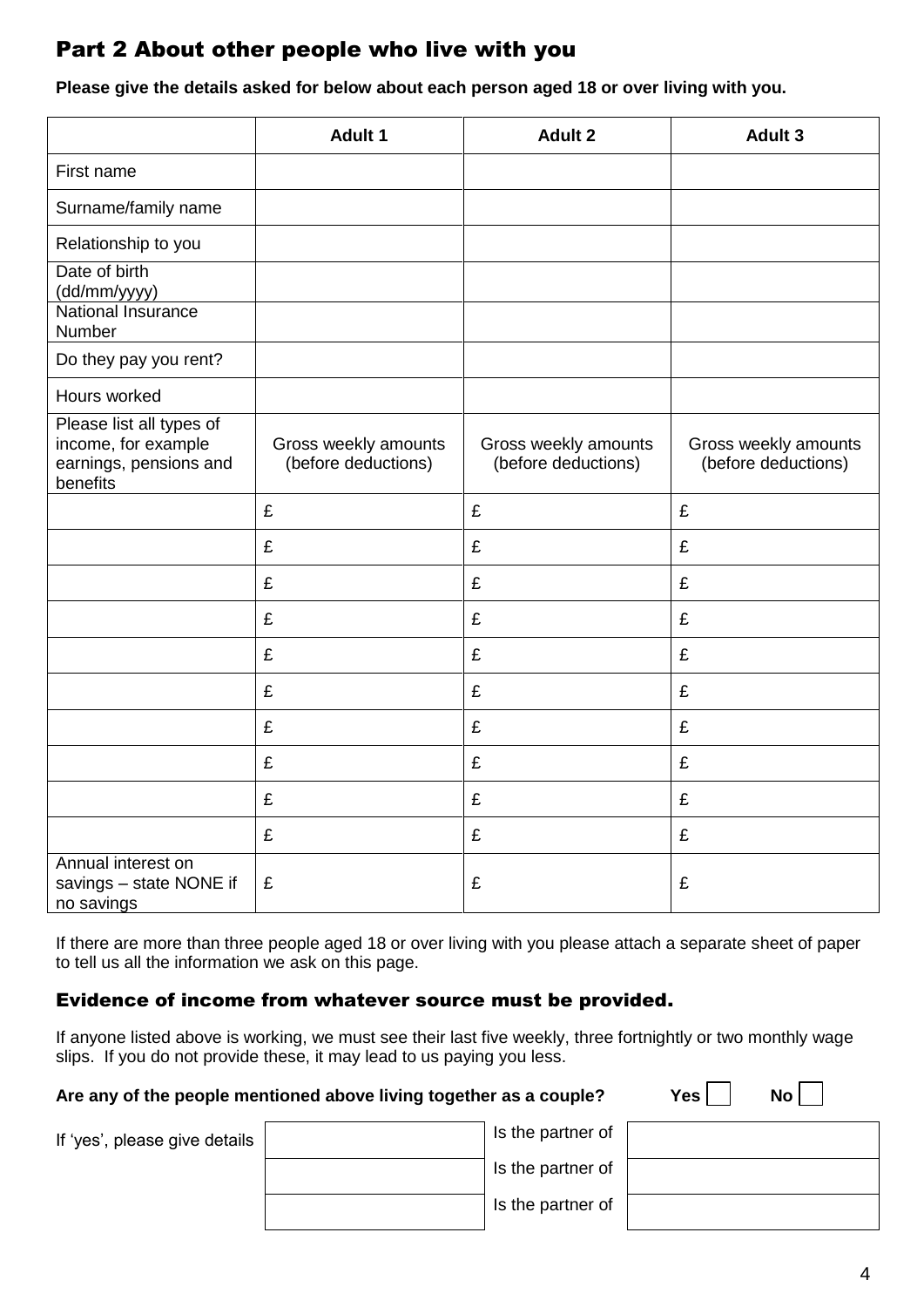# Part 3 Authority to speak to a third person

You may give us permission to discuss this claim with a friend or family member.

Please tell us their name and their relationship to you and also their contact details.

| <b>Name</b> |                                                                          | <b>Relationship</b>                   |           |        |
|-------------|--------------------------------------------------------------------------|---------------------------------------|-----------|--------|
|             | Contact details i.e. telephone number                                    |                                       |           |        |
| Capital     | What information do you want them to have access to?<br>Claim processing | All<br>Payment made or due to be paid | Household | Income |

#### **Please note they will be asked security questions**

**You will need to renew this authority with each new form you complete if you want the arrangement to continue.**

#### **This does not give them the authority to act for you. Only an appointee or your power of attorney can act on your behalf. Information**

We keep the information you give us electronically. This information will be held securely and we use this only for the purposes allowed under the Data Protection Act.

The information collected, on this form and from supporting evidence, by Gravesham Borough Council will be used to process your Council Tax Reduction Second Adult Rebate claim.

Gravesham Borough Council is proactive in preventing fraud and error in the benefit system. In order to do this the Council will use the information you supply when claiming benefits and discounts and match this data with other data holders. This includes Internal Departments, The Department for Work and Pensions (DWP), Her Majesties Revenues and Customs (HMRC), other Local Authorities and credit reference agencies.

We may check information provided by you, or information about you provided by a third party, with other information held by us. We may also get information from certain third parties, or give information to them to check the accuracy of the information, to prevent or detect crime, or to protect public funds in other ways, as permitted by law. Fraud Investigations could possibly include checks on declared cohabiters.

We will not disclose information about you to anyone outside Gravesham Borough Council or use the information about you for other purposes unless law permits us to.

### **Anything else you need to tell us**

Please use this space to tell us anything else you think we should know about. Use a separate sheet of paper and attach it to this form if you need to.

If you are sending any separate sheets of paper with this form, tell us how many.